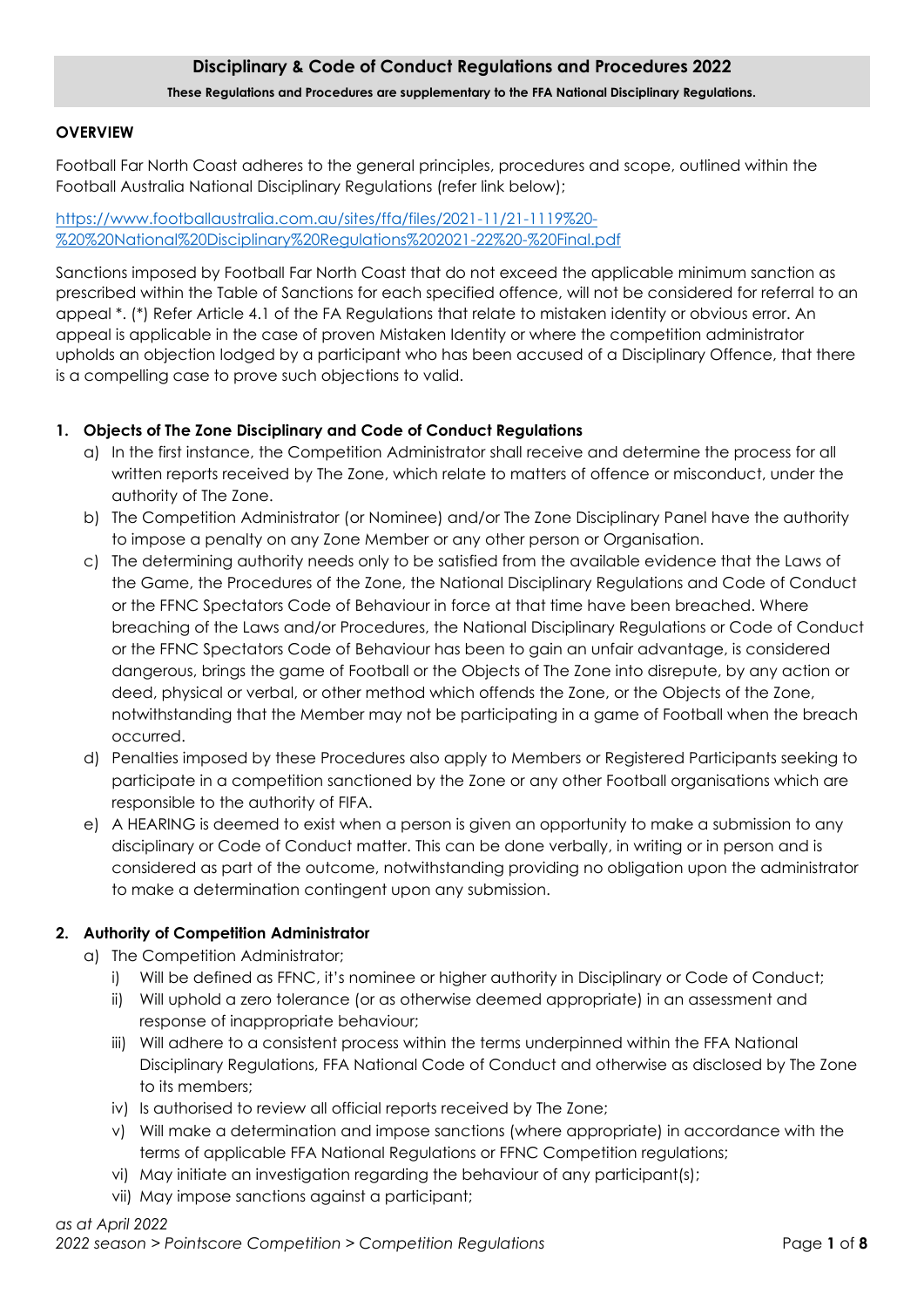viii) May impose sanctions against a Member;

- ix) May impose specific sanctions against an individual team;
- x) Refer serious or complex matters of behaviour (whether on the field or otherwise) to an Independent Arbitrator.

## **3. Determining Authority**

- a) An assessment and subsequent determination are made under an authority of one or more of following:
	- i) Competition Administrator or FFNC nominees;
	- ii) Arbitrator
	- iii) Appeals Body or nominee;
	- iv) Grievance Body or nominee;
- b) A determining Authority (above the Competition Administrator) shall (subject to adherence to the terms of an Appeals Process) have the authority to vary, set aside or to impose additional sanctions of any sanction(s) imposed by the previous Determining Authority.

### **4. Disciplinary Process Overview**

- a) Match Official decision on game day/match;
- b) Send-off Report submitted by Match Official;
- c) Conduct Report submitted by Match Official;
- d) Conduct Report submitted by Competition Administrator;
- e) Assessment of relevant report(s) by Administrator, Zone nominee or Independent Arbitrator;
- f) Assessment of any verbal or written submissions from accused person or Body (i.e. definition of the right to be heard);
- g) Sanction imposed (summarily by the Administrator unless referred to an Independent Arbitrator);
- h) Sanction advised in writing to the accused party (i.e. line of communication is to the participant's applicable member club);
- i) Optional appeal (where sanction is opposed above minimum sanction);
- j) Optional appeal in accordance with the terms of the National Grievance Regulations;
- k) A participant who is issued a Red Card is immediately required to stand-down from all roles until an assessment has been made by the Competition Administrator of what sanction is to be imposed
	- i) A participant who is issued a Red Card will be required to serve a minimum of one (1) match notwithstanding any additional sanction(s) imposed;
		- (1) Excepted if an appeal is upheld on the basis of mistaken identity. Evidence for such an appeal must be submitted in writing to the Competition Administrator before 1pm on the first business day after the relevant send-off;
		- (2) There will be no exemptions given to enable a participant (who has been issued a Red Card) to continue a participation (in any role) on a basis that they intend to appeal or have lodged an appeal.

### **5. Laws of the Game**

a) Laws of the Game as specified by Fédération Internationale de Football Association (FIFA)

### **6. Zone Regulations and Procedures**

- a) FFNC Constitution;
- b) FFNC Competition Regulations;
- c) FFNC Competition Procedures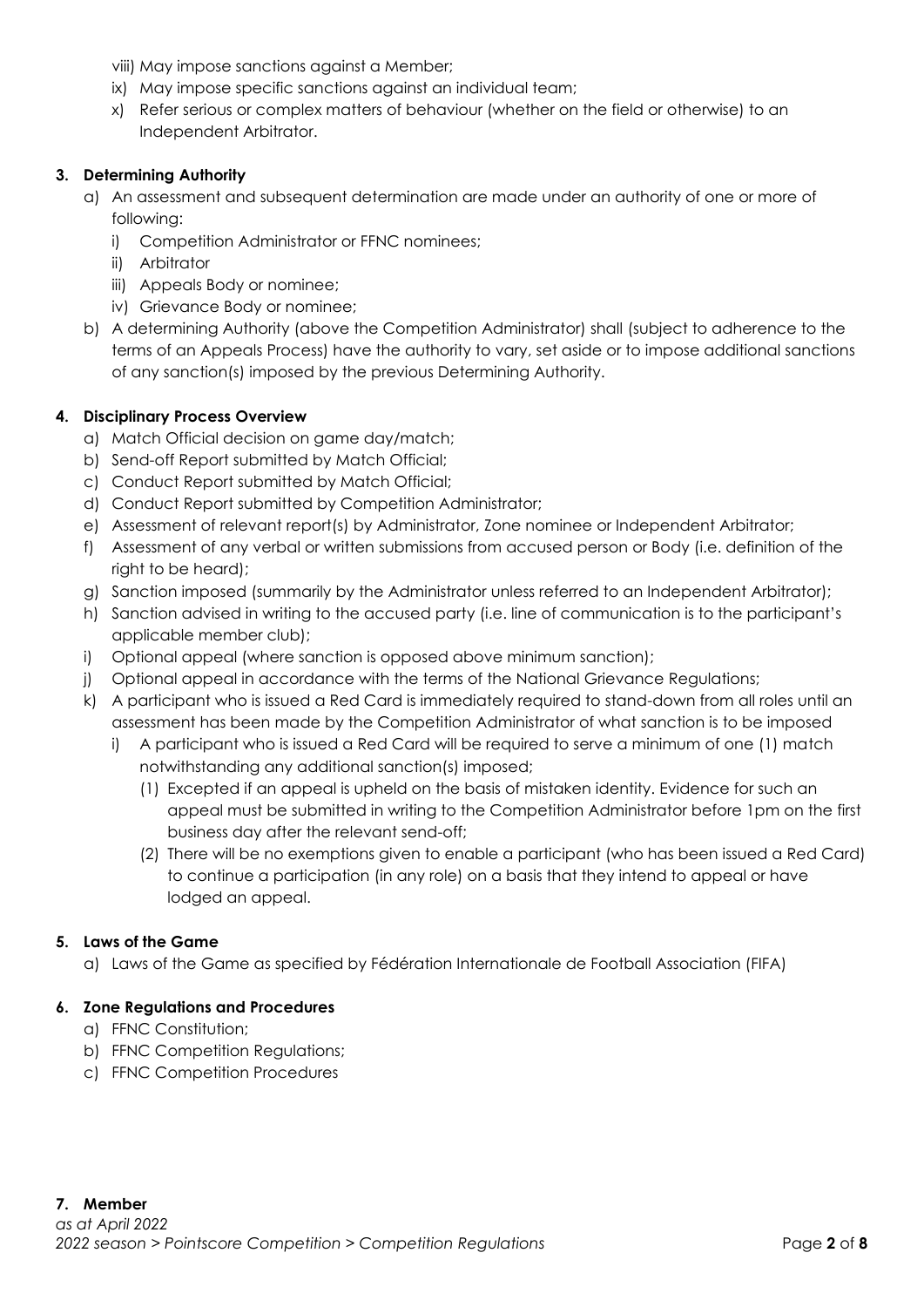- a) As defined within the FFNC Constitution (i.e. Member Club);
- b) Otherwise interpreted as a participant for the purposes of;
	- i) Disciplinary Regulations;
	- ii) Code of Conduct;
	- iii) Grievance Regulations;

### **8. Participant**

- a) Includes all registered persons;
- b) Includes all spectators;
- c) Includes all person in any role within FFNC sanctioned activity;
- d) Includes a specific team (or teams)including in the case of incidents assessed as being serious misconduct.

## **9. Sanctioned Activity**

- a) Sanctioned match/fixture;
- b) Sanctioned trial/friendly;
- c) Sanctioned training activities;
- d) Sanctioned activity within a reasonable definition of a football activity;

## **10. Yellow Cards**

- a) Cautionable offences (Players or Interchange Players)
	- i) Y1 Unsporting behaviour
	- ii) Y2 Dissent by word or action
	- iii) Y3 Persistent offences (no specific number or pattern of offences constitutes "persistent")
	- iv) Y4 Delaying the restart of play
	- v) Y5 Failing to respect the required distance when play is restarted with a dropped ball, corner kick, free kick or throw-in
	- vi) Y6 Entering, re-entering or deliberately leaving the field of play without the referee's permission
- b) Yellow Card Offences Team Officials
	- i) Y7 Any caution offence by a Team Official, as listed in the Laws of the Game
- c) A Caution (Yellow Card) issued by the Referee, shall be recorded a on the match sheet against a participant's name and number for a player or against the name of a Team Official.
- d) The failure of a referee to record a caution on a match sheet (as consequence of an error in such notation on a match sheet) does not nullify the reporting of such cautions by the referee if subsequently advised to FFNC before 1pm on the first business day after the conclusion of a match or as otherwise determined by FFNC.
- e) The validity of a caution recorded in a match that is determined by FFNC to be an abandoned match, will be considered at the discretion of FFNC.
- f) The only appeal allowed against a caution is for mistaken identity, where FFNC is satisfied that sound evidence exists to defer the caution to another participant.

### **11. Cumulative Cautions and Sanctions**

### **General**

- a) A participant who receives a caution (Yellow Card) in the one match and who also receives a direct Red Card will have recorded against his/her name ONE (1) Caution which will be counted in the participant's accumulation of Yellow Cards, plus the penalty imposed for the Red Card offence;
- b) Match suspensions incurred as a result of the accumulation of cautions (i.e. Yellow Cards) will not be cancelled and shall be served in the next match that is scheduled for the participant where such suspensions have not been fully extinguished consistent with the terms of FFNC regulations;
- c) Match suspensions incurred as a result of a Disciplinary matter (i.e. Red Cards) will not be cancelled and shall be served in the next match that is scheduled for the participant where such suspensions have not been fully extinguished consistent with the terms of FFNC regulations;

### *as at April 2022*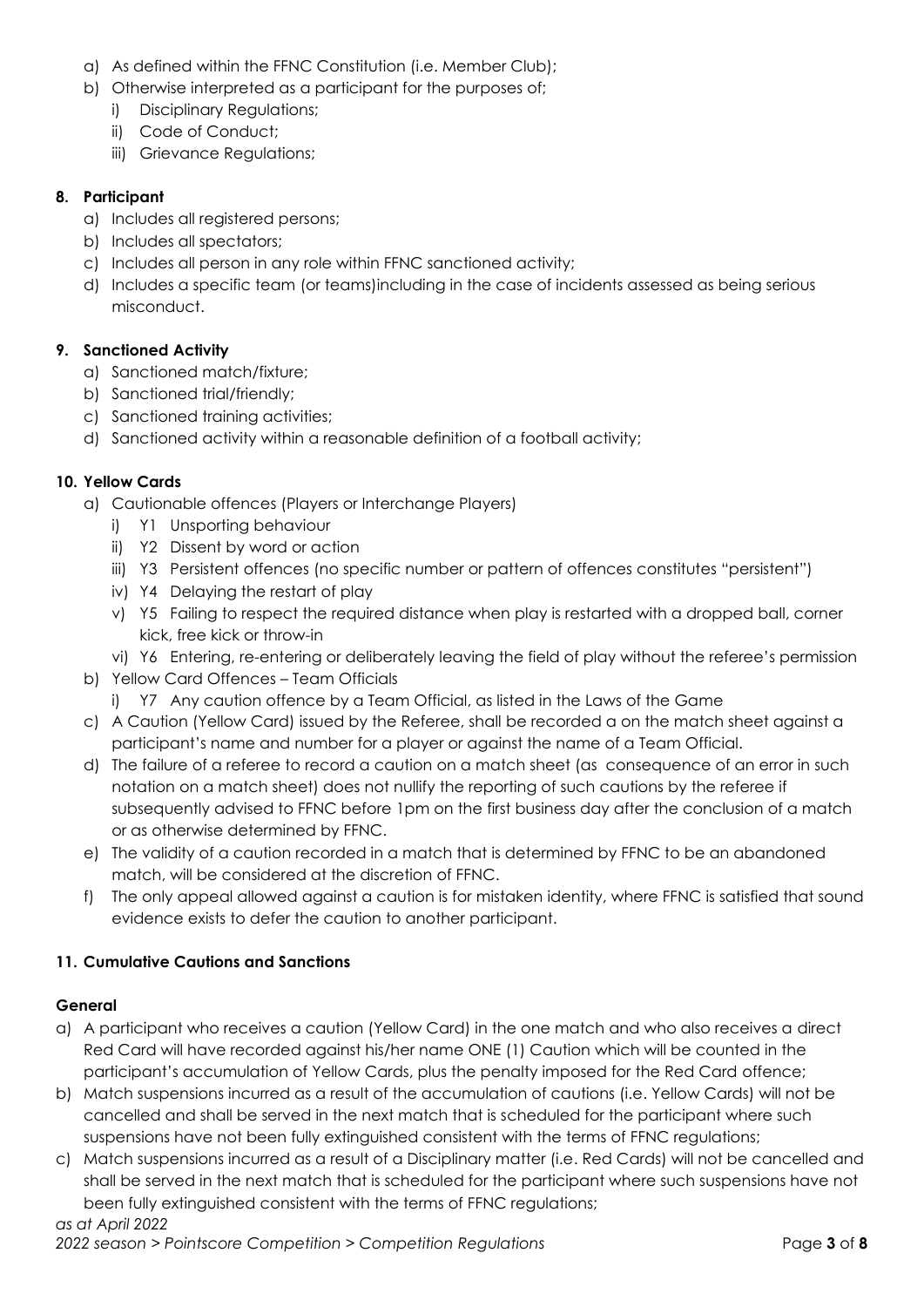- d) Suspensions or Sanctions incurred as a result of a Determination made by the Independent Arbitrator, the accumulation of cautions (i.e. Yellow Cards) will not be cancelled or annulled (unless otherwise as a consequence of a successful grievance application) shall be served (i.e. time or match suspensions) and applicable to fines/bonds and any other conditions that are imposed, until the terms have been fully extinguished;
- e) Consistent with Football Australia National Disciplinary Regulations (NDR's) (11.5) A match suspension means a ban from taking part in the Match(es) to which the ban relates or to attend such match(es) in the area immediately surrounding the field or play and otherwise specified by the Competition Administrator in its Competition Rules;
- f) Consistent with Football Australia National Disciplinary Regulations (NDR's) (11.6) Unless otherwise specified by a Competition Administrator or a Judicial Body (e.g. Independent Arbitrator, a Participant who receives a suspension for an Offence in a Match forming part of a Competition must serve that suspension in the next following Match(es) forming part of any Competition (i.e. the Competition in which the offence was committed, or another Competition) in which his or her Team participates. For the avoidance of doubt, suspensions carry over from one round to the next in the same Competition, including from the pre-season to the regular season to the Finals Series and to the following season;
- g) A Participant who receives a Red Card in a Friendly, may be required to serve a suspension in the next Friendly for such participant or as otherwise required by the Competition Administrator.
- h) The requirement to serve the suspension cannot be appealed unless a case of mistaken identity is proven by FFNC. In such cases, a Participant must otherwise be confirmed as having committed the offence and must be sanctioned accordingly;
- i) FFNC has the authority to determine any matter that is not otherwise specifically referred to in these Regulations.

# **Pointscore season**

- a) A participant who accumulates FOUR (4) cautions (i.e. yellow cards) within the same pointscore season, shall be required to serve a ONE (1) match suspension (consistent with the terms outlined in the FFNC Disciplinary Regulations);
- b) A participant who accumulates a further two (2) cautions, (i.e. a total of six (6) yellow cards) within the same

pointscore season, shall be required to serve a further ONE (1) match suspension;

- c) A participant who accumulates any further cautions (i.e. yellow cards) within the same pointscore season, shall be required to serve a further ONE (1) match suspension for each subsequent caution (i.e. yellow card received (\*) and further; (\*) The Zone may apply an additional penalty if the participant's record or nature of the cautions received is considered of a level to justify such action.
- d) The accumulation of cautions (i.e. Yellow Cards) will be reset at the end of the last match of each respective junior competition/senior league pointscore season each year;

### **Finals Series**

- a) A participant who accumulates THREE (3) cautions during the Final Series, the participant shall be required to serve a ONE (1) match suspension that must be served in the participant's next match in the junior competition/senior league in which the participant incurred the third caution. The requirement to serve the suspension cannot be appealed.
- b) A participant who accumulates THREE (3) cautions (i.e. yellow cards) within the same pointscore season, shall be required to serve a ONE (1) match suspension (consistent with the terms outlined in the FFNC Disciplinary Regulations);
- c) The accumulation of cautions (i.e. yellow cards) will be reset at the end of the last match the finals series each year;

### **ANZAC Day Cup & Callan McMillan Cup Memorial Shield**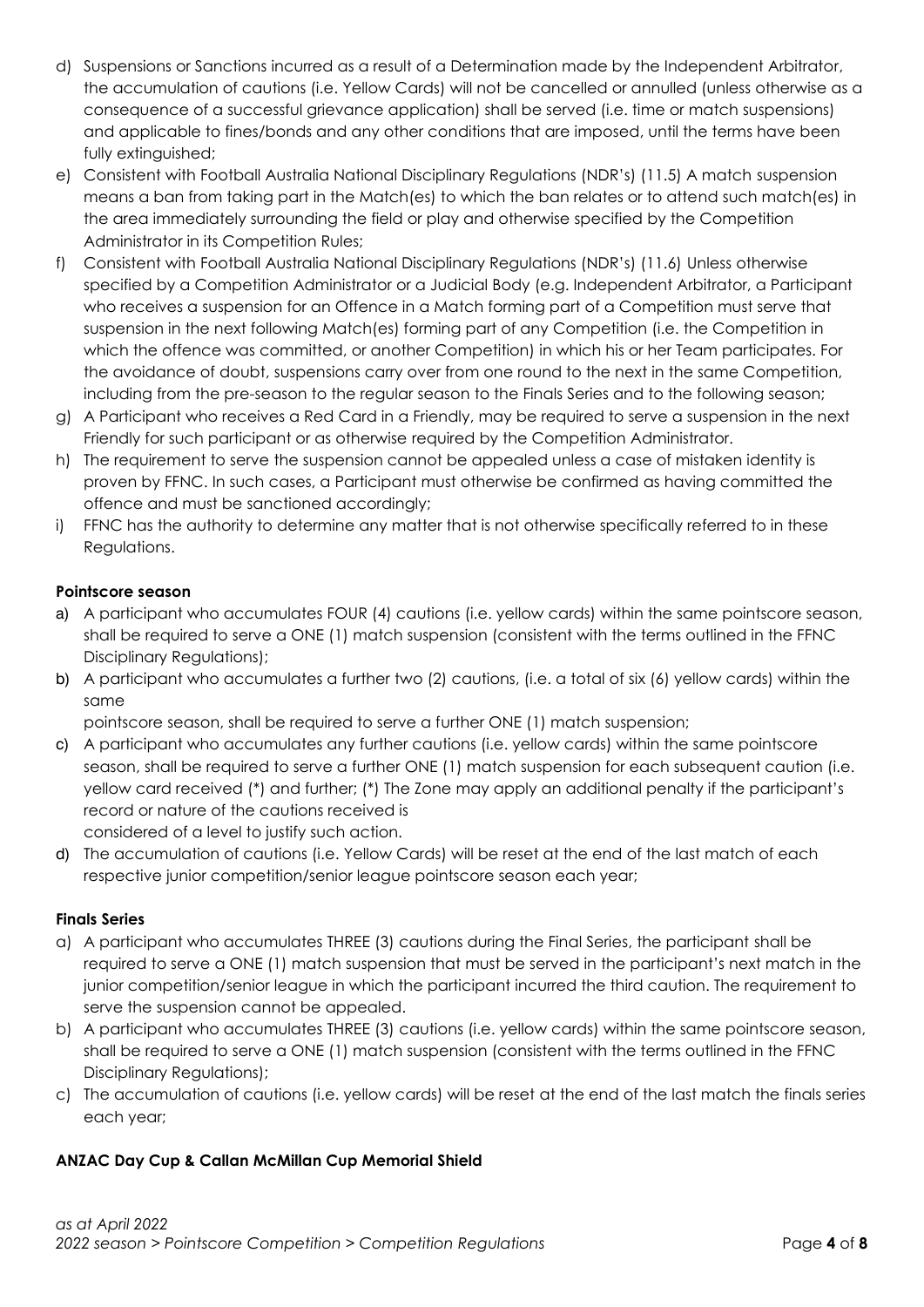- a) A participant who accumulates THREE (3) cautions (i.e. yellow cards) within the same ADC or CM competition (including Finals Series), shall be required to serve a ONE (1) match suspension (consistent with the terms outlined in the FFNC Disciplinary Regulations);
- b) A participant who accumulates any further cautions (i.e. yellow cards) within the same ADC or CM competitions (including Finals Series), shall be required to serve a further ONE match suspension for each subsequent caution (i.e. yellow card received (\*) and further; (\*) The Zone may apply an additional penalty if the participant's record or nature of the cautions received is considered of a level to justify such action.
- c) The accumulation of Yellow Cards will be reset at the end of the last match of each respective ADC and CM competition each year;

# **Summer Youth League (SYL)**

- a) A participant who accumulates THREE (3) cautions (i.e. yellow cards) within the same SYL competition, shall be required to serve a ONE (1) match suspension (consistent with the terms outlined in the FFNC Disciplinary Regulations);
- b) A participant who accumulates any further cautions (i.e. yellow cards) within the same SYL season, shall be required to serve a further ONE (1) match suspension for each subsequent caution (i.e. yellow card received (\*) and further; (\*) The Zone may apply an additional penalty if the participant's record or nature of the cautions received is considered of a level to justify such action.
- c) The accumulation of cautions (i.e. yellow cards) will be reset at the end of the last match of the SYL each year;

## **12. Red Cards**

- a) A participant who is issued a Red Card is immediately required to stand-down from all roles until an assessment has been made by the Competition Administrator of what sanction is to be imposed
	- i) A participant who receives a Red Card will be required to serve a minimum of one (1) match notwithstanding any additional sanction(s) imposed;
	- ii) A participant who receives a Red Card is immediately prohibited from participating in any role upon being sent from the field of play until the terms of a sanction have been issued by the competition administrator and the suspension has been fully extinguished. OTHER;
- (i) If an appeal is upheld on the basis of mistaken identity. Evidence for such an appeal must be submitted in writing to the Competition Administrator before 1pm on the first business day after the relevant send-off;
- (ii) There will be no exemptions given to enable a participant (who has been issued a Red Card) to continue a participation (in any role) on a basis that they intend to appeal or have lodged an appeal.
- (iii) Participant sent from the Field
	- a. A Member who accumulates the following number of Red Cards during the pre-season competition, main season competition, or Finals Series, must serve the following immediate mandatory match suspension plus any further penalty determined by the Competition Administrator or nominee;
		- i. First Red Card One (1) Match suspension;
		- ii. Second Red Card Two (2) Match suspension;
		- iii. Third Red Card Three (3) Match suspension;
		- iv. Fourth Red Card Four (4) Match suspension;
	- b. Any penalty imposed by the Competition Administrator or any higher authority will be inclusive of the mandatory match suspension;
	- c. A member sent from the field shall not participate in any other game or match until the Send-off Report has been assessed and any sanction imposed has been extinguished;
	- d. A Team Official who has been expelled from the field of play by a Referee must serve a mandatory one (1) match suspension plus any further penalty determined by the Competition Administrator or nominee;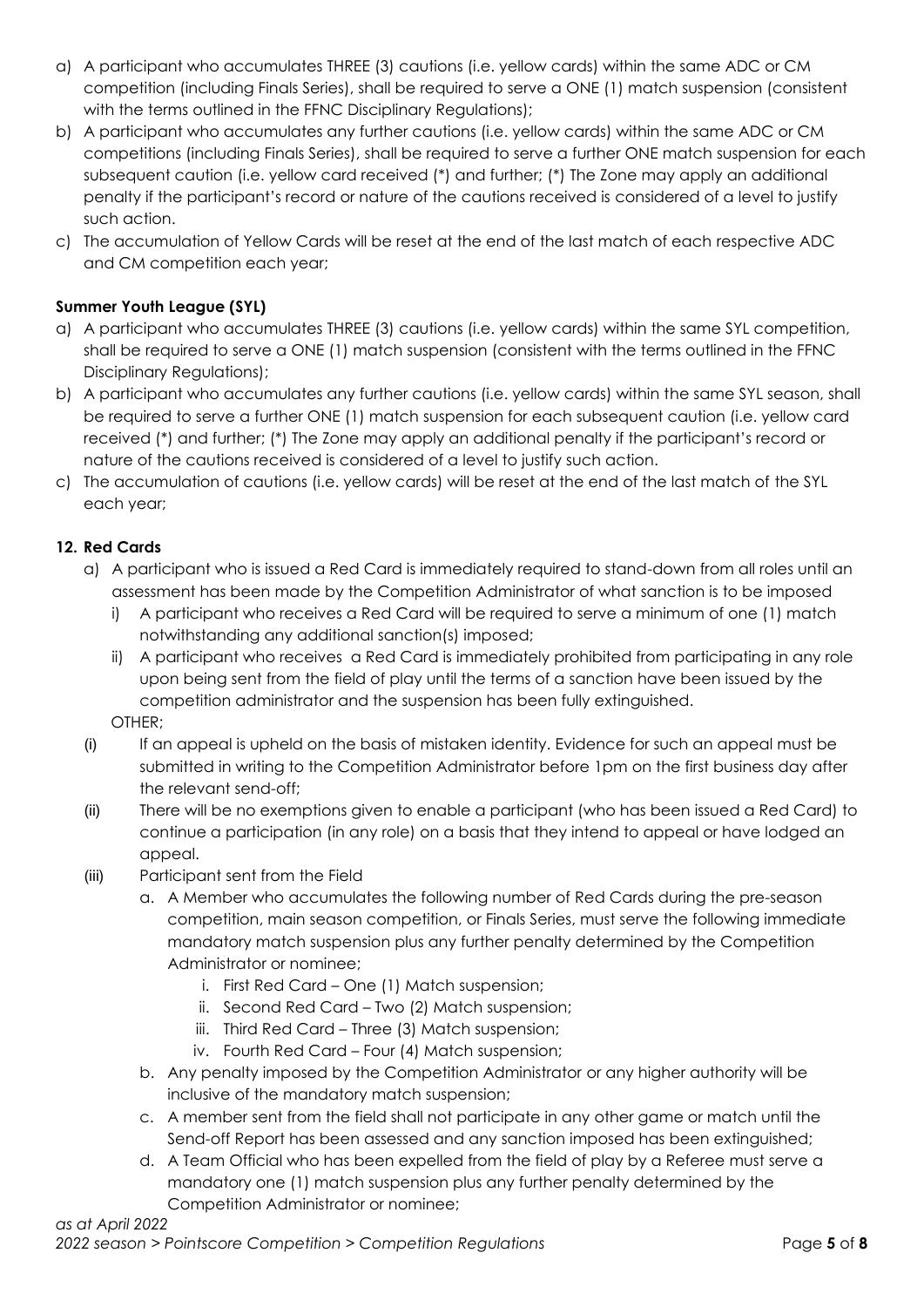- e. Suspended participants and participants sent from the field during the match are not permitted in the Technical Area until the full suspension is served and cannot have any active role in the coaching of team activities during a fixture.
- f. The Competition Administrator shall advise the relevant Club of the sanction imposed and the Member's Club must contact the participant.
- g. In cases of urgency (eg match pending within 7 days from ONE (1) match suspension having being served) the Member Club may contact the Competition Administrator, to seek a priority determination.
- h. The only appeal allowed against the mandatory match suspension is for mistaken identity.
- i. All sanctions will be applied in accordance with the FFA schedule, noting minimum sanctions exist for each offence and may be applied at or above this schedule.

# (iv) **Scope of Sanctions**

- a. The Determining Authority is empowered to impose penalties on participants or Members within The Zone, in any combination of the listed penalty limits, as is determined necessary to ensure compliance with the National Disciplinary Regulations, the National Code of Conduct Regulations and the Regulations of The Zone.
- b. The Determining Authority will enforce an imposed Bond if the Member, or its participants have re-offended by way of a similar or more serious offence within the time frame of the bond.
- c. A Bond being enforced on a Member, if monetary, becomes payable by the Member or the Member's Club on receipt of written advice from the Competition Administrator.
- d. Monetary Bonds must be paid to The Zone prior to the Zone match, before the Member is allowed further participation. Match Bonds enforced, will be served from the next Zone match The Zone has notified the Member or Member's Club.
	- i. Verbal notification will be confirmed in writing.
- e. The Bond expires, and cannot be enforced, from the end of the applied time.
	- i. A time limit expires at midnight on the nominated date.
- f. The sanction of placement on a bond can be imposed only on first time offenders.
- g. Match Suspensions
	- i. The Determining Authority may suspend a participant for any number of matches (from playing only) or any time period (may be from involvement in all activities) up to a life ban
- h. Reprimand
	- i. The sanction of reprimand can only be considered under the terms of the FFA Disciplinary Regulations
- i. The Determining Authority may impose additional sanctions on a club or team, including:
	- i. Loss of competition points;
	- ii. Suspension or expulsion from the competition;
	- iii. Playing matches without spectators;
	- iv. Loss of home ground matches;
	- v. A ban from attending matches;
	- vi. A ban on taking part in any football related activity
	- vii. Any other sanctions deemed appropriate.

# (v) **Mistaken Identity**

- a. Appeals for mistaken identity for Procedures 8 and 10, must be submitted in writing to The Zone within two (2) working days from the end of the match in which the mistake allegedly occurred.
- b. Details of the person alleged to be the person who should have been identified in the specific incident is to be provided

# (vi) **Notification and Timeframes**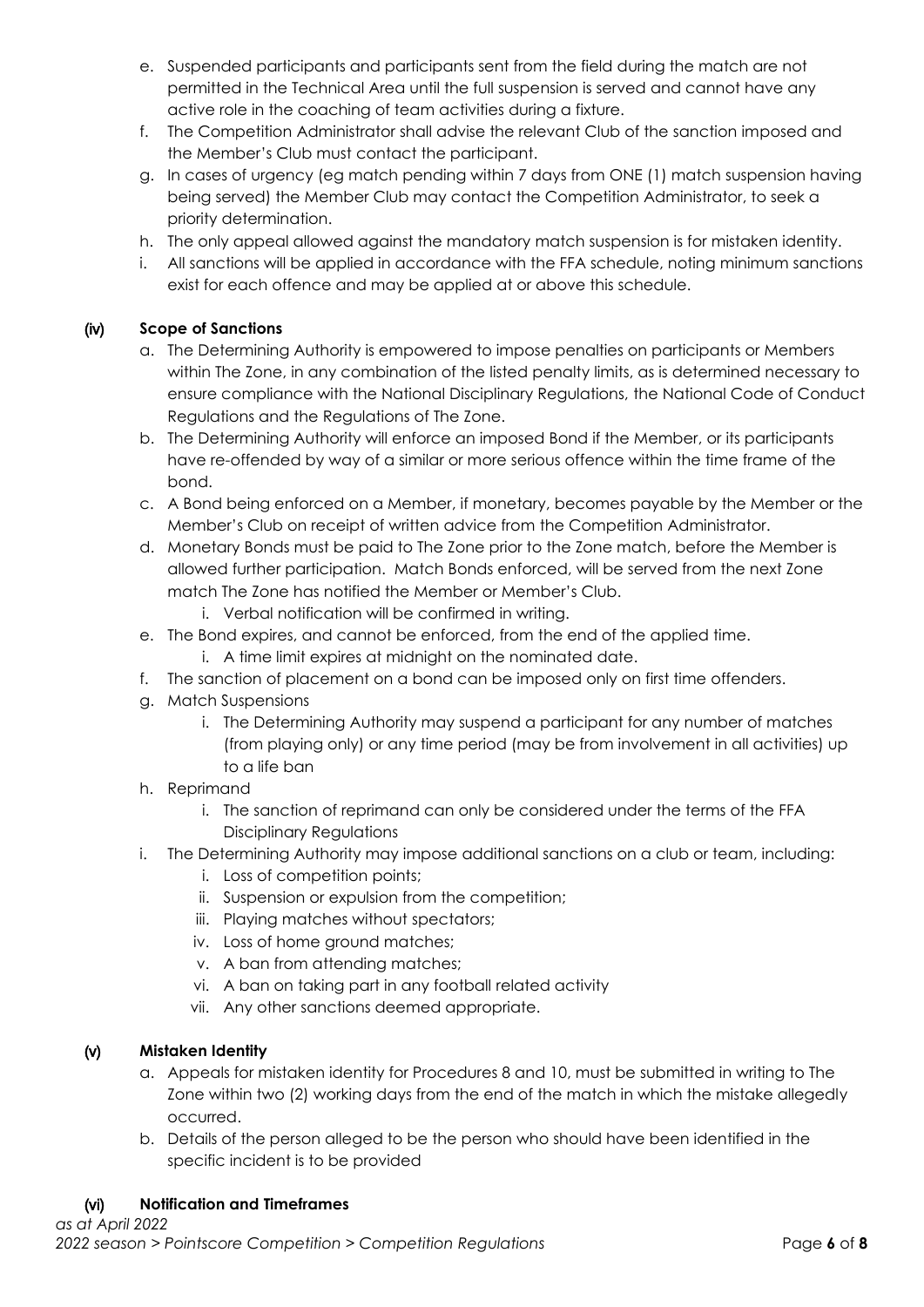- a. A participant who is issued a Red Card is immediately required to Stand-down from all roles until an assessment has been made by the Competition Administrator of what sanction is to be imposed.
	- i. A participant who is issued a Red Card will be required to serve a minimum on one (1) match notwithstanding any additional sanction(s) imposed.
		- 1. Excepted if an appeal is upheld on the basis of mistaken identity. Evidence for such an appeal must be submitted in writing to the Competition Administrator before 1pm on the first business day after the relevant Send-off.
		- 2. There will be no exemptions given to enable a participant (who has been issued a Red Card) to continue a participation (in any role) on a basis that they intend to appeal or have lodged an appeal;
- b. The Competition Administrator will issue a sanction notification (by notifying the participant in writing to the participant's member club) ordinarily within 10 working days from the date of the send-off;
- c. A Member Club can write to the Competition Administrator seeking a sanction notification (or advice about the sanction process) if a sanction notification has not been received after a participant has stood down for the mandatory one (1) match that applies notwithstanding any further sanction imposed.
- d. A participant who receives a Red Card is ineligible to participate (in any role) until a sanction that has been imposed is fully extinguished;
- e. A participant who receives a Red Card is not considered eligible to participate (in any role) on the basis that a sanction is unknown, has not been issued, has not ben received or for any other similar reason;
- f. A matter that is assessed by an Independent Arbitrator or within the terms of a Code of Conduct will be determined in a timeline that is contingent upon factors including the complexity of the matter and resources allocated by the Arbitrator;
- g. A matter that is assessed by an Independent Arbitrator or within the terms of a Code of Conduct are subject to a maximum timeline of two (2) years (Refer FFA National Code of Conduct Regulations);
- h. The Competition Administrator is obliged to adhere to the directions imposed by the Arbitrator and any higher authority.

# (vii) **Evidence**

- a. The evidence shall comprise written evidence, and oral presentation by way of;
	- i. Reports, Referees or other accepted by the Competition Administrator;
	- ii. Participants' written deposition, signed and dated;
	- iii. Witnesses' written depositions, signed and dated, from witnesses who may be called upon by the Competition Administrator if required.
- b. The Member must provide to the Competition Administrator a copy of any written submissions, materials or documents it intends to rely on in the hearing, as well as the names of any persons who will be attending to represent them, at least 2 business days before the start of that hearing.
	- i. If it fails to do so, the Competition Administrator may refuse to submit them into evidence at the hearing.
- c. If after a hearing has concluded, The Zone or the Competition Administrator becomes aware that a Member or witness may have misled the Competition Administrator, then the Competition Administrator may be set aside decisions and make new determinations upon them or their member club or team(s).
- d. Witnesses or participants considered to have misled the Competition Administrator may have penalties imposed upon them or their member club or team(s).

# (viii) **Appeals**

*as at April 2022* a. The Competition Administrator will convene at an appointed time and place at its discretion;